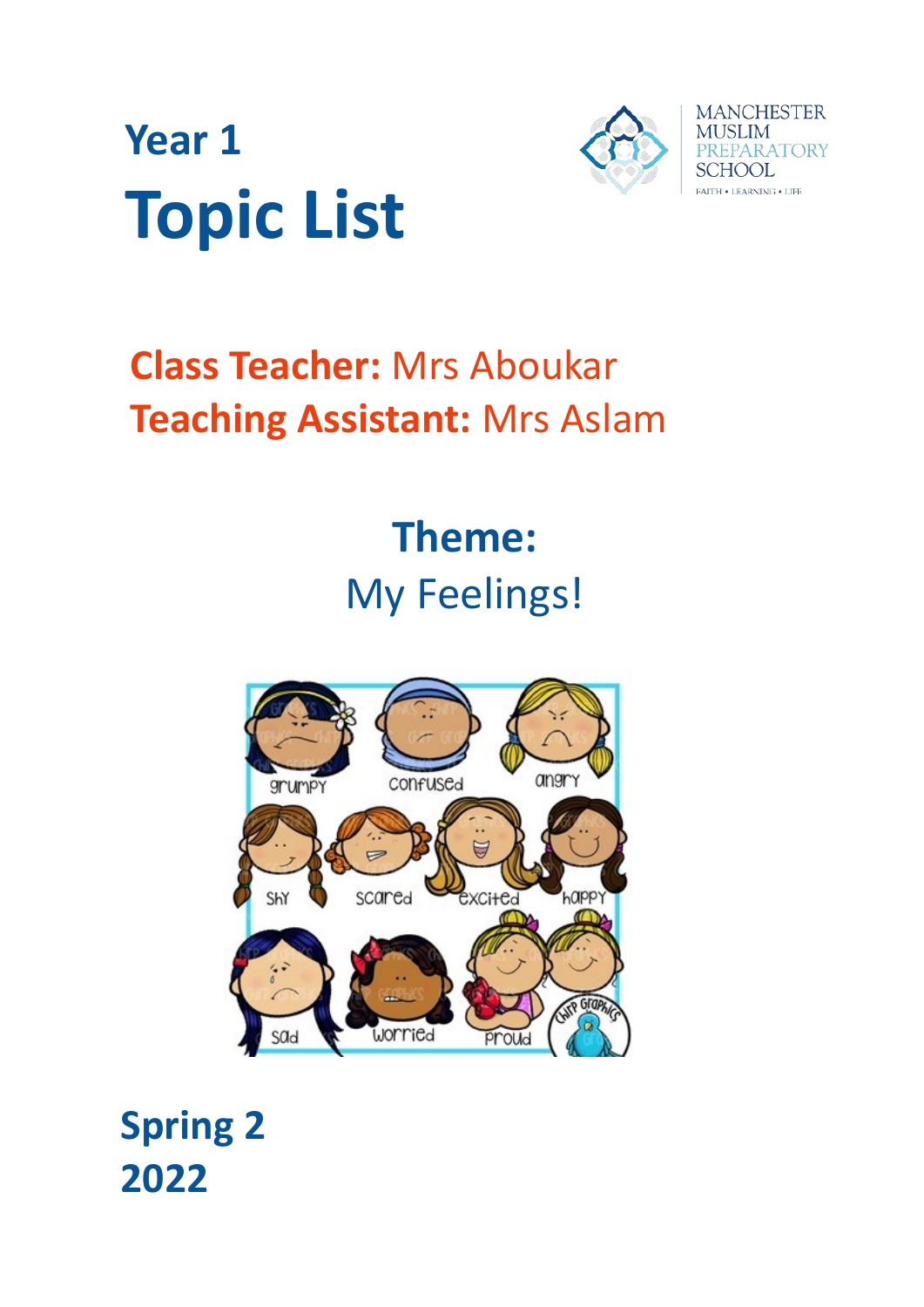# **MATHEMATICS**

## **Measurement: Length and Height**

- Use and understand the language of length e.g. long, longer, short, shorter, tall, taller.
- Use non-standard units, such as cubes, hands and straws to measure length and height.
- Understand that objects can vary in length and size so a standard unit of measurement is required.

#### **Measurement: Weight and Volume**

- Use non-standard units to weigh and compare objects.
- Accurately measure the capacity of different containers using standard and non-standard units of measure.
- Compare capacity of different containers using symbols  $\lt$ ,  $>$  and  $=$ .

## **Multiplication and Division**

- Counting in 2s, 5s and 10s.
- Make equal groups.
- Make arrays as a model of multiplication.

## **ENGLISH**

#### **Non-fiction:** Why do elephants have big ears?

• In this unit, children explore the big question: Why do elephants have big ears? They will explore interactive eBooks to find out information and learn how to write labels and captions. They will answer the big question by planning and writing their own nonfiction report.

#### **Poetry: Growing Up**

Children will explore poems with themes that are engaging and relevant to their own lives and experiences. They will enjoy reading a range of poetry and listening to poems. They will compare poems, identifying similarities and differences in points of view and feelings. They will learn poems by heart, experimenting with sound and movement as they recite and perform their poem.

Poems: Peasy! (Brian Moses), The End (A. A. Milne), If I Were A Hawk (Clare Bevan)

## **SCIENCE**

## **Seasonal Changes: Spring and Summer**

Children will use a class weather station to observe, measure and record the weather in different seasons and make comparisons between them. They will observe changes across the seasons by exploring signs of spring and summer through nature and wildlife. Learning will take place both indoors and outdoors with children working scientifically by observing, collecting, recording and interpreting data.